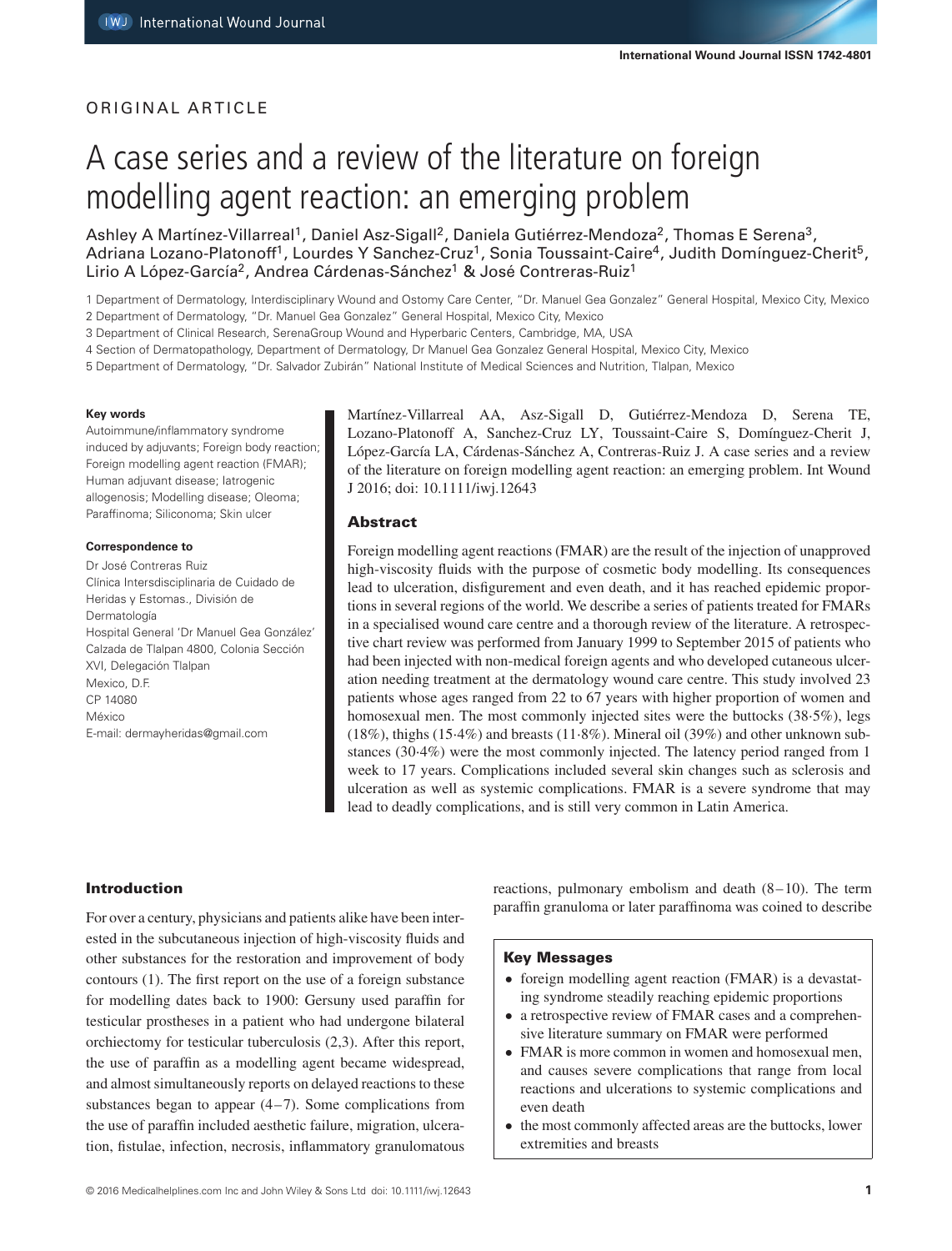the histopathological changes in the biopsies of these patients

(9). Post World War II, there are reports of Japanese women using industrial-grade liquid silicone for breast augmentation. At the same time, medical-grade silicone made its appearance in the USA and Mexico, gaining widespread popularity (6,10,11). The complications that followed were often more severe than those seen with paraffin. Industrial-grade silicone contains additives that lead to tissue necrosis. In addition, injectable formulas often included additives designed to create a fibrous reaction. The infamous Sakurai formula is an example of an injectable formula that produced extensive fibrosis with concomitant tissue destruction (11). Medical-grade silicone was also widely used for body contour modelling despite the fact that it was never approved by the Food and Drug Administration (FDA) for this indication.

In 1964, Miyoshi *et al.* proposed the term human adjuvant diseases (HADs) to describe the systemic reactions to silicone injection (12). An adjuvant is defined as a material that prolongs and enhances the production of antibodies by extending the presentation of an antigen to the immunologic system, a phenomenon triggered by toll-like receptor activation (13–15). They reported two cases of connective tissue disease-like disorders, characterised by lymphadenopathy, fever, subcutaneous nodules, arthralgias or arthritis, Raynaud's phenomenon and autoantibodies in patients who had undergone breast augmentation with injections of paraffin or related substances. HAD could develop years after the administration of injection (12,13,16–18).

Initially used only by plastic surgeons in the USA, silicone eventually became a popular injectable for individuals outside the medical profession. In 1991, the FDA issued guidelines forbidding the marketing or sale of injectable liquid silicone for aesthetic injection and officially banned its use (19,20). The sale or injection of liquid silicone is currently considered a felony in the state of Nevada (6). Strangely enough, the FDA continues to approve dermal fillers that cause severe reactions (21,22).

Other substances, beside paraffin and silicone, that have been reported to cause foreign modelling agent reactions (FMARs) are vegetable oils, car engine or transmission oil, guaiac oil, lanolin, bee's wax, animal fat, polymethylmethacrylate, polyglactin and polyalkylimide (1,6,15,23–32).

In some regions of the world, such as Latin America and Asia, FMAR has reached epidemic proportions because of the absence of regulations and government corruption (26,33). Brazil, Argentina, Venezuela, Colombia and Mexico lead the FMAR epidemic. A recent study in Colombia reported that 341 patients developed this syndrome over a course of 10 years (34). In Mexico, a single case series from Mexico's General Hospital (MGH) analysed 179 patients with FMAR and another retrospective study reported on 279 patients (35,36). The number of patients seeking medical help for FMAR is steadily increasing. At the MGH, an average of 30 patients are seen per week (36). This may indicate that the prevalence of FMAR is much higher, but unfortunately epidemiological data is absent. Sporadically, case series are reported in many countries around the world. In the Netherlands, FMAR is common among transsexuals (31).

The purpose of this case series is to present significant findings from patients who sought attention at the Interdisciplinary Wound and Ostomy Care Center (IWOCC and Dr Manuel Gea Gonzalez General Hospital (Mexico City, Mexico), to offer a critical review of the literature and provide evidence for the use of the term FMAR.

# **Methods**

A retrospective review was carried out to study clinical and histopathological features of patients with FMAR who were treated from January 1999 to September 2015 at the IWOCC. Patients were included if the diagnosis of FMAR had been confirmed by either biopsy or a definitive clinical history and where medical records, biopsy or any other form of records had at least the patient's age, sex, ulcer location and characteristics. Any other relevant data were also recorded.

We excluded patients who had foreign body reactions to injection or FDA-approved facial fillers. Available biopsies or imaging studies were reviewed for additional information on the nature of the foreign modelling agent.

# **Results**

After a review of the charts, photos and biopsies, we were able to locate 23 patients who met the criteria. Of the 23 patients, 10 (43⋅48%) were men and 13 (56⋅51%) women. At the time of consultation, the patients were on average 38 years old (22–67). Full charts were available for review only for 11 patients.

Nine of the patients (39%) were injected with mineral oil, five were told that the injections were collagen (11%), one (4⋅3%) was injected with guaiac oil and one was told it was cod liver oil. One third (30⋅4%) were ignorant of the injected substance.

The most frequently injected regions included buttocks (38⋅46%) (Figure 1), legs (17⋅95%), thighs (15⋅38%), breasts (11⋅81%) (Figure 2), face (10⋅16%) (Figure 3), back (1⋅56%) and abdomen (1⋅56%).

The modelling agent infiltration occurred between 1 month to 17 years (average 10⋅5 years). The first signs or symptoms (latency) occurred in 1 week to 17 years (average 5⋅8 years). Patients were treated at the wound care centre for an average of 1⋅5 years (1–6⋅5 years); however, 70% were lost to follow-up. The most common signs at the injection sites and distally were large indurated plaques (69⋅57%), erythema (65⋅11%), hyperpigmentation (65⋅11%), skin ulceration (16⋅09%), 'signs of infection' not otherwise specified (11⋅74%), purulent discharge (13⋅04%), scars and abscess formation (8⋅7% each), nodules and fistulae (4⋅35% each). Pain was present in 65⋅11% of the cases and malaise in 11⋅74%.

In 16 of the patients, characteristic findings of superficial and deep granulomatous dermatitis were observed along with a nodular infiltrate of histiocytes, lymphocytes, neutrophils, eosinophils and giant cells surrounding vacuoles of different sizes. Only three of the patients presented with granulomatous dermatitis alone; no vacuoles were observed in these patients. In patients where infection was suspected, swab or tissue cultures were performed. Atypical mycobacteria (*Mycobacterium fortuitum*) was documented in two of the patients. Extended-spectrum beta-lactamase (ESBL)-producing *Escherichia coli* was present in two patients,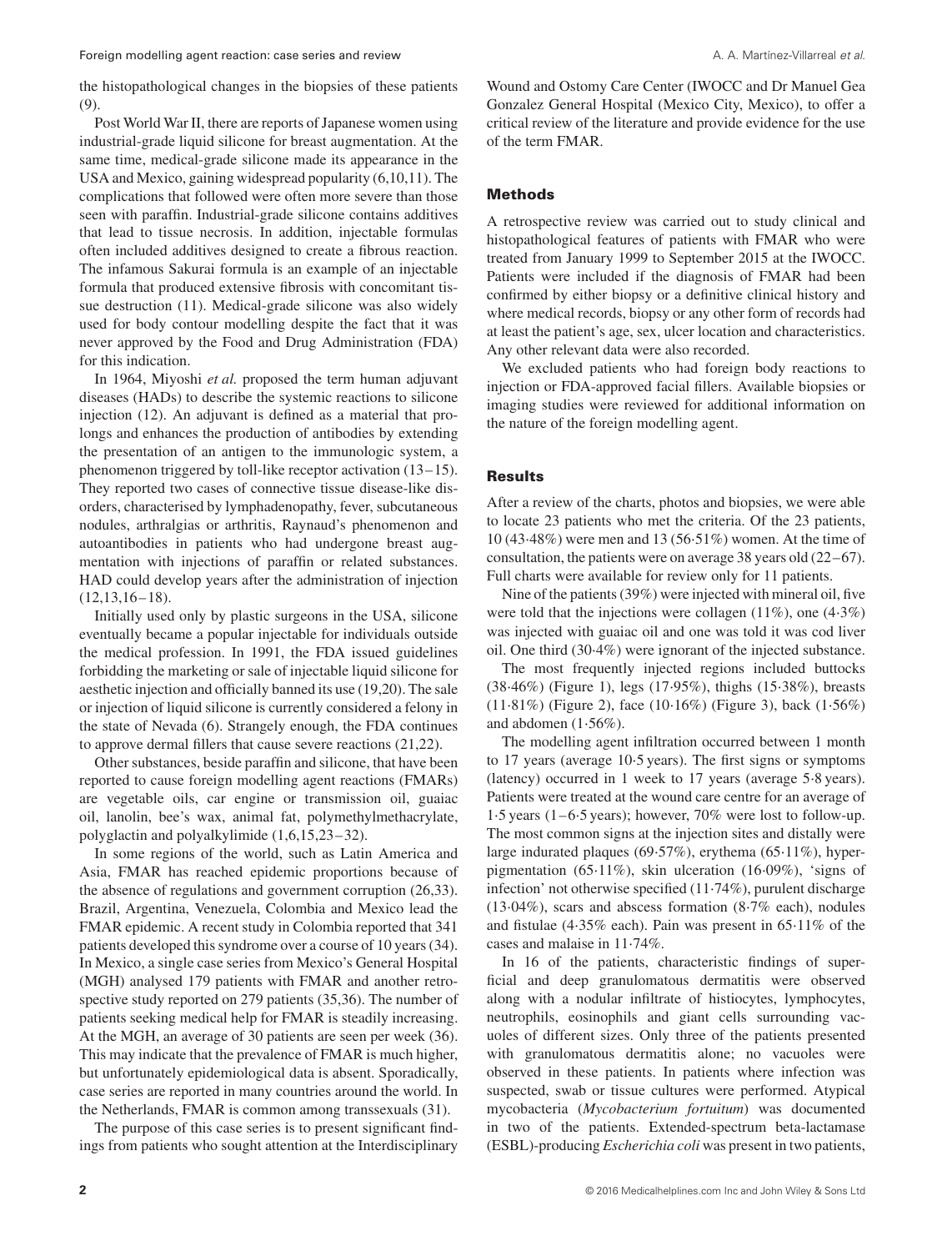

**Figure 1** FMAR after injection of mineral oil in the buttocks.



**Figure 2** FMAR associated with injection of silicone in the breasts.

one of the patients tested positive for *Pseudomonas aeruginosa*, and *Morganella morgagni* was detected in another patient.

Treatment and clinical course information was available for 11 patients. Half of the patients developed recurring infections over the course of their treatment. In these patients, systemic treatment was prescribed based on culture results. Treatment consisted of standard wound bed preparation techniques with advanced wound care dressings that provide moist healing. Debridement modalities included cold steel surgical, mechanical, maggot therapy and collagenase, and the modalities were selected according to the presence or absence of infection, pain and the amount of necrotic tissue to be debrided. In most patients, silver dressings were chosen; other dressings used were calcium alginate, polyhexanide-impregnated gauze, povidone-iodine and rapid capillary dressing. Negative pressure wound therapy (NPWT) was used in patients with large wounds or those with highly exudative wounds. Systemic anti-inflammatory treatment was given to one third of the patients and consisted of deflazacort, ibuprofen or a combination of both. Intra-lesional triamcinolone was applied in one patient.



**Figure 3** Facial disfigurement caused by injection of silicone.

Two of the eleven patients had complete wound closure. One of the patients had localised FMAR to the face. Excision of the granulomatous area with autologous implants under the scars achieved closure with less residual scarring. The other had multiple infiltrated plaques but only a single hip wound that healed after NPWT and the application of grafts on the granulated tissue. Most other patients did consider their wounds improved to some extent.

#### **Discussion**

#### **Clinical presentation**

The age of presentation varies widely. The youngest patient in our series was only 18 years old. The majority of patients present were between the 30 and 40 years old (33,35–37). Clinical history depends on the nature and amount of the injected substance. The most commonly used foreign modelling agents are mineral oil, vegetable oil, guaiac oil and silicone. In Colombia and Brazil, cases of acrylates are commonly reported (8,30,32,33,35–38).

Most patients have continuous manifestations, but there may be cases where periods of spontaneous improvement alternate with severe exacerbations (37). Female patients have reported worsening symptoms during menstrual period (36). In male patients, worsening symptoms are associated with the use of hormonal steroid injection (36).

# **Local manifestations**

As observed in our case series, the most commonly affected areas were buttocks and breasts; however, the modelling agent may be injected in almost any area, ranging from the face to the genitals (36–44). Given the fluidity of the materials commonly injected, migration by way of gravity or the lymphatics with infiltration of tissues far from the injected site are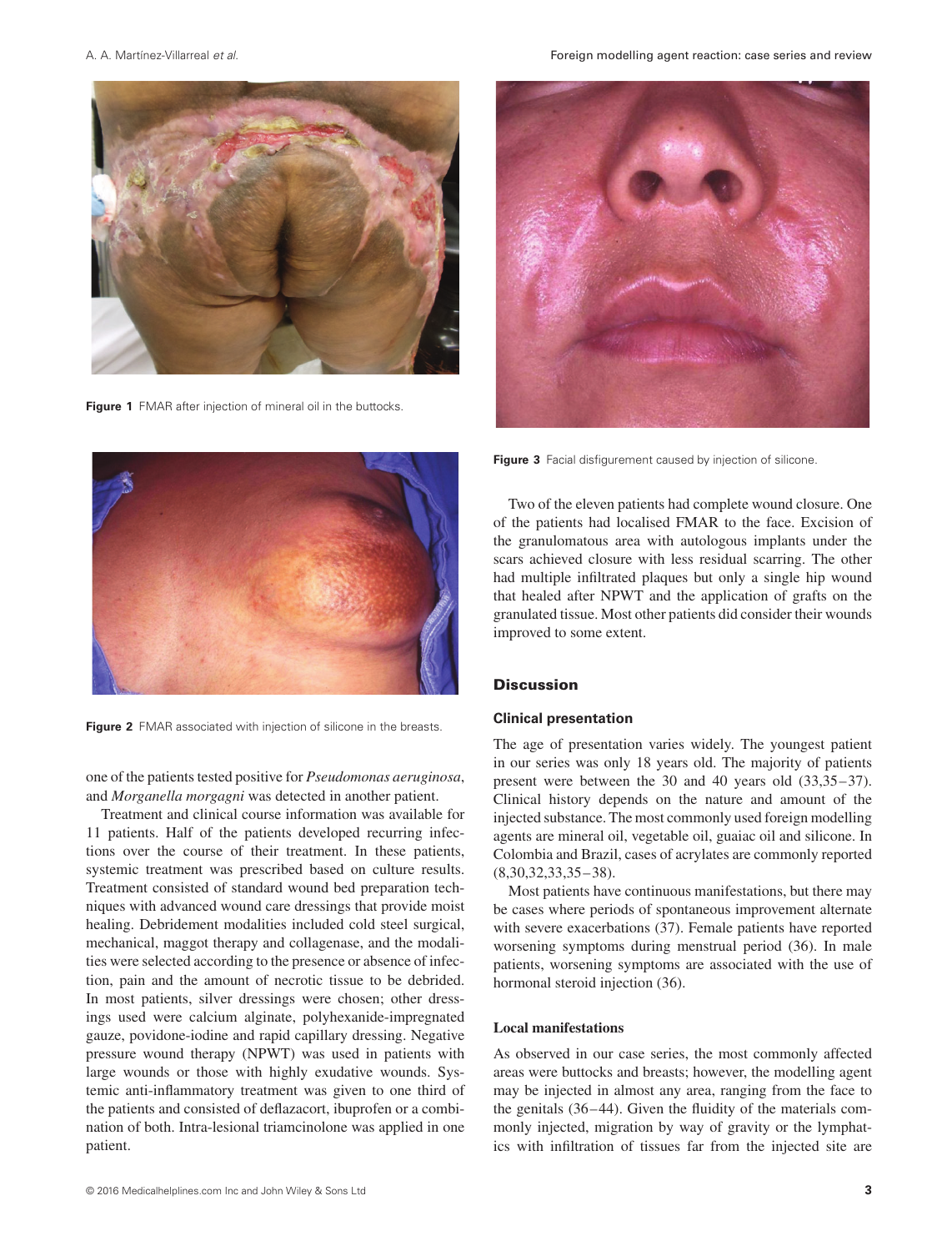very common causing the same type of lesions as it spreads (8,35,40). Furthermore, the material may migrate deeply, leading to partial or complete muscle involvement (40). Lymphadenopathy is common and it may be due to inflammation but also because of migration to the lymphatic nodules  $(40)$ .

As seen in our patients, the most common local findings are inflammation (oedema, erythema, increased temperature), induration ranging from panniculitis-like to severe wood-hard fibrosis, scars (atrophic and/or hypertrophic), discoloration (hypo and/or hyperpigmentation), necrosis, ulceration, draining sinuses and exposure of the injected material (8,36,37,42). Some substances have been associated with specific signs; for example, polymethacrylate causes severe erythema and hyperpigmentation with hardening and deformity, while silicone is associated with inflammation and scarring (8). Dysfunctional scarring may be present and lead to contractures and loss of movement. The most commonly affected area in our patients was the buttocks. A likely explanation for this may be a very Latin American concept of beauty relating to wider hips and larger buttocks. Other frequently affected regions are the breasts, lower extremities and the face (35,36,44).

# **Systemic manifestations**

Systemic manifestations depend on the amount and nature of the injected material, although even facial injections with very small amounts have also been associated with systemic syndrome (43). Patients may present with fever and malaise unrelated or related to infection as well as arthralgia, myalgia and Raynaud's phenomenon (36,42).

Systemic granulomatous reactions have been associated with FMAR, namely granulomatous hepatitis, renal failure, erosive arthritis and a systemic sclerosis-like collagen disease (35,37,45,46). One of the most feared and deadly complications is the pulmonary embolisation syndrome caused by the migration of particles of silicone through the circulation. The first report of the pulmonary repercussions of the injection of 1 litre of oil dates back to 1971 (47).

It may occur acutely as the silicone or foreign substance is injected inside a blood vessel, leading to sudden death, or it may present even after years of application, especially during surgical manipulation of abscesses (25). In the latter case, it causes progressive respiratory distress secondary to alveolar haemorrhage and inflammation (48). Another similar case showed silicone in all organs, including a layer forming on the top of precipitated post-mortem blood (10).

# **Diagnosis**

# **Clinical criteria**

The health care authorities in Mexico have proposed diagnostic criteria, which are summarised in Table 1. The authors of this review consider that not all FMAR cases will present with autoimmune disease manifestations or antibodies as previously described; therefore, these criteria should be considered with caution. Also, infection commonly co-exists in ulcerated FMAR.

#### **Table 1** Diagnostic criteria for FMAR

- History of infiltration of a foreign modelling agent for cosmetic purposes
- Clinical manifestations of autoimmune disease
- Demonstration of autoimmune antibodies
- Histological evidence of chronic granulomatous inflammation with foreign body reaction
- Absence of infection or cancer
- Improvement with removal of the modelling agent or medical treatment of the autoimmune disease

Major criteria

- 1. Exposure to external stimuli: biomaterials
- 2. Minimum latency of 1 month
- 3. Clinical involvement:

-Local/regional: inflammatory nodules, skin oedema, induration, pseudo-abscesses, lymphadenopathy, panniculitis, morphea, sarcoid-like lesions, OR

-Systemic: distant inflammatory nodules, arthritis, sicca or Sjögren's syndrome, myositis or muscle weakness, extended panniculitis, demyelinating neurological involvement OR

-Evolvement into organ or non-organ autoimmune disease

- 4. Foreign body-type biopsy of involved area or lymph nodes
- 5. Removal of inciting materials induces improvement
- 6. Compatible HLA (i.e. B8, DRB1, DR3, DQB1) Minor criteria

Recent history of triggering factors preceding onset of clinical manifestations (i.e. infection, trauma, etc.) Large, de novo livedo reticularis and/or hand erythema at the onset of clinical manifestations

Presence of any auto-antibody and/or hypergammaglobulinemia and/or increased ACE and/or LDH and/or hypocomplementemia.

Recently suggested diagnostic criteria for autoimmuneinflammatory syndrome induced by adjuvants include only objective clinical and laboratory data (15). These criteria apply to many diseases and syndromes mediated by haptens. A simplification of the criteria limited to FMAR is presented in Table 2.

Torres-Gomez *et al.* suggest an instrument to evaluate and stage the damage caused by FMAR (39). It consists of seven parameters to be evaluated, namely (i) amount of infiltrated modelling agent, (ii) number of infiltrated areas, (iii) type of substance used, (iv) symptoms, (v) signs, (vi) laboratory studies and (vii) magnetic resonance imaging (MRI) findings. These results give a score that divides patients into four stages (Table 3). This first attempt at providing prognosis based on the severity of the disease is limited by the fact that some of the criteria are poorly supported by evidence. Moreover, Torres-Gomez *et al.* failed to define each criterion with precision. Lastly, MRI availability may be limited in most of Latin America.

A classification for mammary FMAR was also developed by Priego-Blancas (44). In 56 women with mammary FMAR, the authors were able to define six stages (Table 4).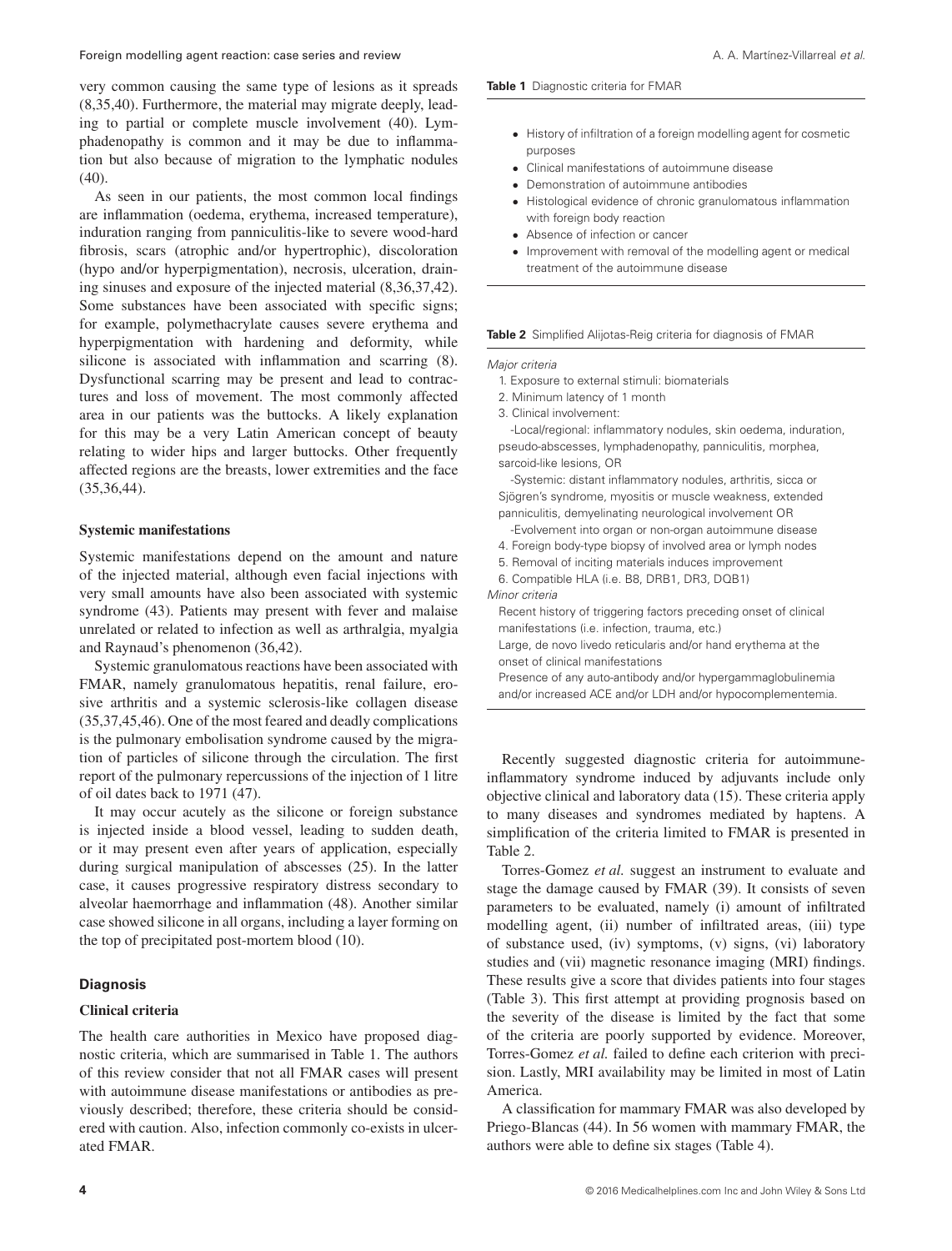Table 3 Instrument to score the severity of FMAR as suggested by Torres-Gomez et al. (39)

|                                   |                                    |                                 |                                                   |                              |                        | Score |
|-----------------------------------|------------------------------------|---------------------------------|---------------------------------------------------|------------------------------|------------------------|-------|
| Amount infiltrated                |                                    | $\overline{2}$                  | 3                                                 | 4                            |                        |       |
|                                   | Less than 200 ml                   | $200 - 500$ ml                  | $500 - 1000$ ml                                   | More than 1000 ml            |                        |       |
| Number of infiltrated<br>areas    |                                    | 2                               | 3                                                 |                              |                        |       |
|                                   | One area only                      | Two-three infiltrated<br>areas  | More than three<br>areas                          |                              |                        |       |
| Type of infiltrated<br>substance* | 1                                  | $\overline{2}$                  | 3                                                 | 4                            |                        |       |
|                                   | Silicone                           | Biopolymers or<br>methacrylates | Oils                                              | <b>Mixtures</b>              |                        |       |
| Symptoms                          |                                    |                                 |                                                   |                              |                        |       |
|                                   | Local infiltration                 | Fever and malaise               | Arthralgias, myalgias<br>or autoimmune<br>disease | Pneumopathies                |                        |       |
| Signs                             |                                    |                                 |                                                   |                              |                        |       |
|                                   | Nodules                            | Substance migration             | Hyperpigmentation<br>and sclerosis                | Ulcerations and<br>infection |                        |       |
| Laboratory studies                | $\mathbf 0$                        |                                 |                                                   |                              |                        |       |
|                                   | Normal                             | Leukopenia                      | Elevated CRP                                      | <b>Elevated ESR</b>          | Multiple organ failure |       |
| Affected tissues as<br>per MRI    | 1                                  |                                 |                                                   |                              |                        |       |
|                                   | Skin and<br>subcutaneous<br>tissue | Muscular<br>involvement         | Deep organ<br>involvement                         |                              |                        |       |
|                                   |                                    |                                 |                                                   |                              | Total                  |       |

CRP, C-reactive protein; ESR, erythrocyte sedimentation rate; FMAR, foreign modelling agent reactions; MRI, magnetic resonance imaging. \*The type of infiltrated substance must be known. Otherwise magnetic resonance spectrometry in a biopsy sample is recommended.

| <b>Table 4</b> A classification for mammary FMAR |  |
|--------------------------------------------------|--|
|--------------------------------------------------|--|

| Stage 0  | Asymptomatic or symptomatic infiltration without<br>palpable masses                                      |
|----------|----------------------------------------------------------------------------------------------------------|
| Stage 1  | Single tumour with normal skin or just discrete<br>discoloration; no affection to nipple, muscle or ribs |
| Stage 2a | Single or multiple tumours with normal nipple or retracted<br>but without anatomical compromise          |
| Stage 2b | Same as 2a but with muscular affection                                                                   |
| Stage 3  | Single or multiple tumours with skin and nipple infiltration<br>with sclerosis, atrophy or ulceration    |
| Stage 4  | General affection of the breast including skin, nipple,<br>muscle and ribs                               |
| Stage 5  | Same as stage 4 but with severe systemic compromise<br>that make them poor surgical candidates           |

According to this classification patients are treated with diverse modalities, including laboratory and imaging studies.

#### **Laboratory studies**

Erythrocyte sedimentation rate (ESR) and C-reactive protein (CRP) may be elevated. A complete blood count (CBC) may show leukocytosis or leukopenia, lymphopenia, eosinophilia or thrombocytopenia. Specific measurements of silicone in blood have also been reported to be elevated (8).

In immunological tests using rheumatoid factor (RF), immunoglobulins or auto-antibodies (antinuclear antibodies [ANA], anti-DNA antibodies, anticardiolipin antibodies or antineutrophil cytoplasm antibodies [ANCA]) and tumour necrosis factor (TNF)-α, findings may be elevated as well (8).

Whenever skin integrity is compromised, cultures may be taken for bacteria, mycobacteria and fungi.

#### **Imaging studies**

Imaging studies are extremely valuable in the diagnosis of FMAR and its complications. A chest x-ray may show the presence of pleuritis, pneumonitis and/or fibrosis (37). The imaging study that provides the most valuable information is MRI. The location, amount and extension of the damage caused by the modelling agent can be visualised, as well as the presence of inflammatory activity (8,36,37,41,42,44,46,47,49,50). Several infiltration patterns have also been described, namely mixed, globular, linear or pseudonodular (40). Most commonly, the depth of the affection reaches down to the muscles (39).

In a recent study of tissue samples of 18 patients, MRI spectrometry in biopsy samples (Figure 4) was able to specify the nature of the modelling agent injected: 35% was cooking oil (triglycerides), 40% mineral oil (petrolatum or hydrocarbons), 15% silicone and 15% a mixture of the first two (38,51).

When MRI is not an option, ultrasound may be used to evaluate inflammation, measure the affected area and estimate the amount of modelling agent injected (8,49). The main findings are increased density and echogenicity of the subcutaneous tissue (44).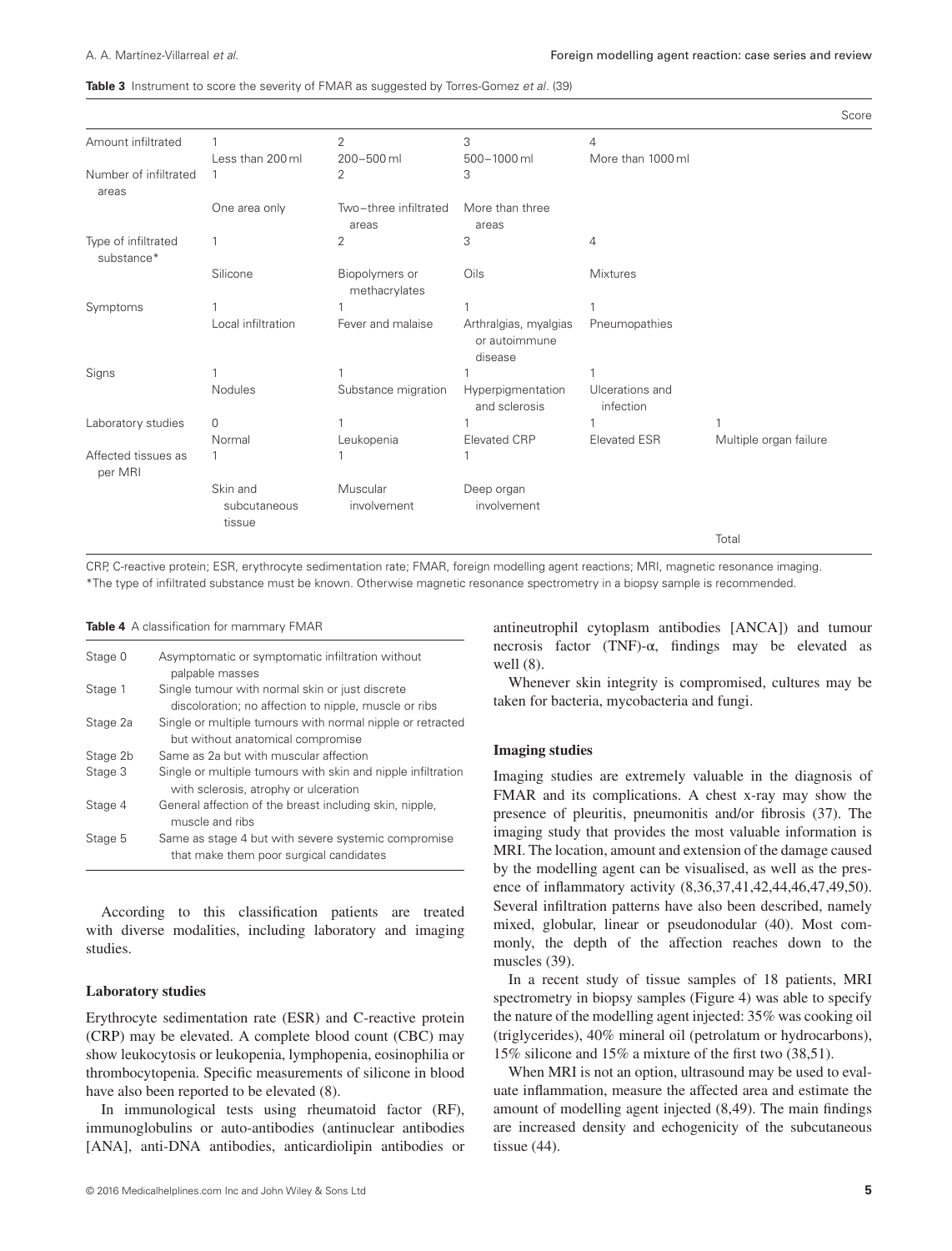

**Figure 4** (A) Skin biopsy of an infiltrated plaque (H and E 2×), showing a superficial and deep infiltrate of histiocytes and empty vacuoles interspersed between thickened collagen bundles. Note the absence of adnexal structures. (B) (H and E 10×) Dermal infiltrate of vacuolated histiocytes. Characteristically, vacuoles are of many different sizes. (C) (H and E 5×) Subcutaneous tissue is replaced by hypocellular hyalinised collagen admixed with empty vacuoles. (D) (H and E 40×) High-power view of foamy histiocytes with numerous vacuoles within their cytoplasm.

# **Histological findings**

Tissue samples are recommended to confirm and document the diagnosis (37). The main feature in the histology of FMAR is granulomatous chronic inflammation with a foreign body reaction, where there are foamy histiocytes or multinucleated giant cells with phagocytised foreign material. Commonly, empty vacuoles are formed interspersed within the inflammatory infiltrate. Special stains, such as Sudan IV, Nile blue or osmic acid, may further characterise these vacuoles (10,41–44,49–52) (Figure 4).

The epidermis may or may not be affected depending on the presence of ulceration. Because FMAR is deeply injected, both the subcutaneous fat and the dermis are commonly affected. The inflammatory infiltrate is mixed with mainly histiocytes and lymphocytes, but neutrophils and eosinophils may be present. Different degrees of fibrotic areas may appear interspersed with the granulomatous reaction (49).

#### **Differential diagnosis**

When the history of infiltration is not clear or present, the clinician should rule out other forms of panniculitis or vasculitis. In the presence of sclerotic atrophic plaques, localised scleroderma, morphea or even systemic sclerosis should be investigated. Breast nodules should be biopsied in all cases to exclude cancerous lesions. Cutaneous xanthomas or xanthogranulomas may look like small plaques formed after superficial injection of silicone, especially in the face. Atypical mycobacteriosis may look like some of these lesions, but may also co-exist with FMAR (41).

#### **Treatment**

The treatment of FMAR is complex and requires a multidisciplinary approach. In mild cases, proper wound care may be the only necessary treatment, but in more severe cases, surgical procedures and systemic therapy may be necessary (35). The team necessary to aid these patients may include professionals in mental health, dermatology, general surgery, plastic surgery, rheumatology, infectious diseases and rehabilitation medicine (35). Criteria associated with poor response are persistent elevation of acute inflammation markers, poor response to deflazacort, the presence of autoimmunity, elevated levels of silicone in blood and high TNF- $\alpha$  (8). Most patients with FMAR will develop chronic relapses, but once again, this will depend on the type and amount of modelling agent injected. Given the long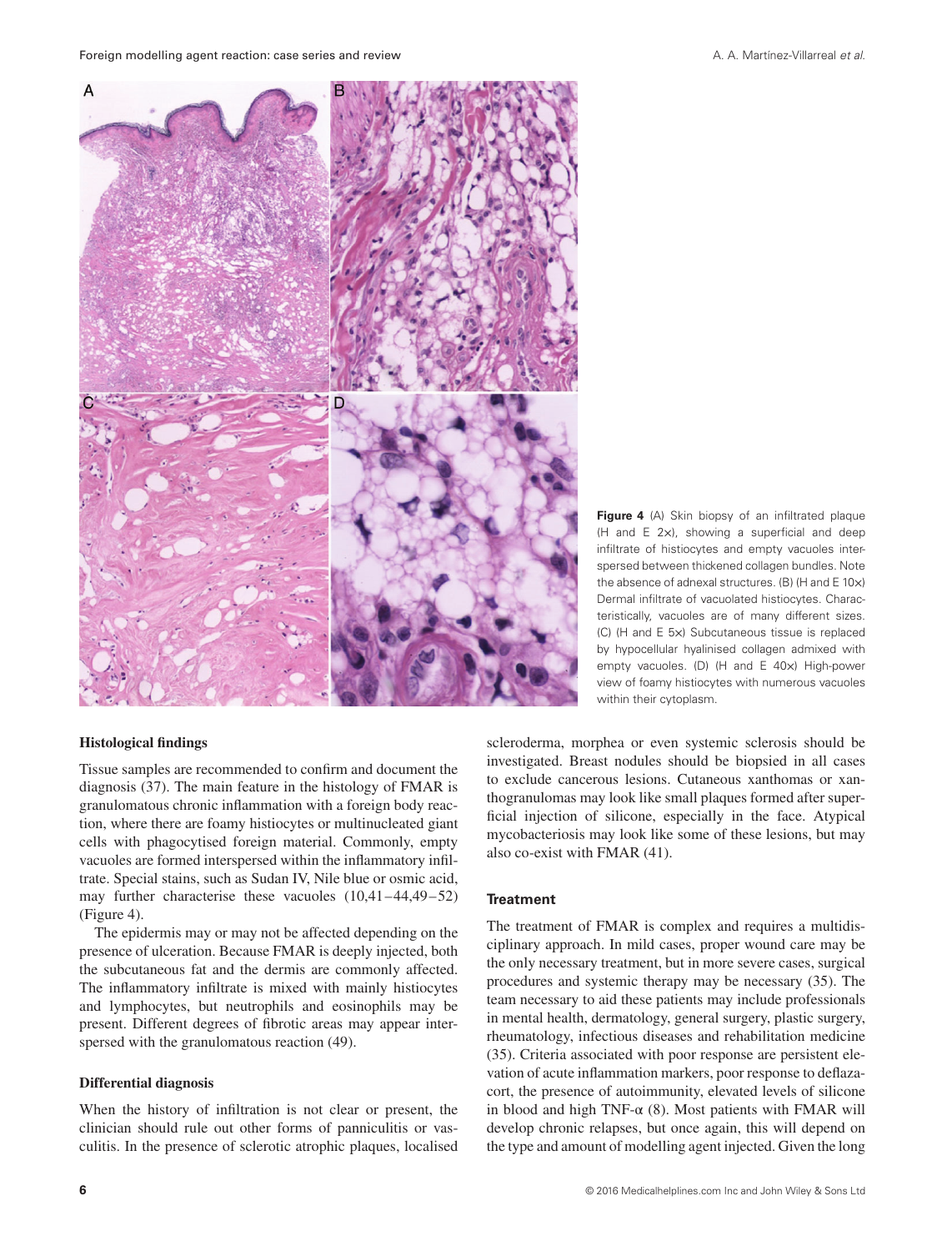duration of treatment, patients with FMAR become quickly frustrated; thus, loss to follow-up is very common.

## **Local: surgery and wound care**

Surgical modalities include incision and drainage of both hot and cold abscesses, surgical debridement with removal of infiltrated areas and reconstructive procedures (35,42).

In a series of five patients with penile paraffinoma, surgical removal and reconstructive procedures led to improvement without penile shortening (53). Other cases with surgical resection in male genitalia have been reported (24,54). A localised lesion on the knee area was also successfully treated with resection (41). As large amounts of injected modelling agent tend to mix with healthy tissue, surgical removal can be difficult (31,34,37). Surgical liposuction and ultrasound liposuction have been used (8). Haddad *et al.* reported on six patients who underwent transversus rectus abdominis muscularis (TRAM) flap reconstruction after the removal of the foreign modelling agent, with acceptable results (55). A patient who was injected in both breasts with mineral oil had recurring fistulas and inflammation that resolved after bilateral Patey-type mastectomy and the same TRAM reconstruction (52).

In a series of 110 patients, using the Torres-Gomez staging system, none of the patients in stage 1 required surgery and they responded only to pharmacological treatment. In more than 90% of the patients in stages 2 and 3, surgical resection resulted in improvement. However, two of the patients in stage 4 died of multiple organ failure (39).

Priego-Blancas proposes that stage 0 be treated with observation and anti-inflammatories only (systemic steroids and/or methotrexate and/or colchicine for at least 6 months) (44). For stage 1, resection of the modelling agent and direct closure is recommended. For stage 2a, Priego-Blancas suggests subcutaneous mastectomy with or without implants and for 2b, depending on the muscular affection, besides the implant, a latissimus dorsi flap. For stage 3, simple mastectomy and TRAM reconstruction or free cutaneous flap should be considered. For stage 4, simple mastectomy and reconstruction with free latissimus dorsi flap are recommended. Finally for stage 5, given the poor prognosis and general medical condition, only medical treatment should be offered until surgery can be performed.

Dermabrasion was used to treat silicone granuloma in a female patient who had received silicone injections on her hips for cosmetic purposes. She developed oozing granulomas on her legs 10 years after the treatment. This patient was reported as having severe pain after discharge and developing healthy granulation tissue, yet only areas of epithelialisation were achieved; therefore, until further reports show better results, dermabrassion does not seem to solve these granulomas (42).

Local treatments of all kinds have been reported. Penile paraffinoma showed improvement after topical application of potassium permanganate soaks (47). Conservative treatment following the principles of wound bed preparation (i.e. tissue debridement, infection/inflammation control, moisture balance using proper dressings) may achieve good results.

#### **Systemic**

Systemic steroids and immunosuppression may be necessary when systemic inflammation is present with re-evaluation every 4 months (35,42). In a case series of 75 patients, the authors suggest a treatment protocol with the initial administration of deflazacort  $11-15$  mg during the first 30 to 45 days. If no response is recorded, then the addition of azathioprine, colchicine, thalidomide, hydroxychloroquine or mycophenolate should be considered for 3 months. After 3 months, if the disease is still active, the treatment was switched to cyclophosphamide or etanercept. Following this scheme, the authors report that 75% of the patients responded to the combination of deflazacort and colchicine. Unfortunately upon discontinuation of therapy, inflammation recurred in 91% of the patients after 5 months (8).

The use of tetracyclines, both as antibiotic and anti-inflammatory, was advocated as efficacious in a case report of oil injections in the buttocks of a patient unresponsive to cephalexin and prednisone (56).

# **Complications**

Complications derived from FMAR can be described as local and systemic. Locally, complications will relate to the inflammation and scarring caused by the agent and the anatomic region. Paraffinomas of the penis lead to erectile dysfunction and acute urinary retention (40,45,46,50).

Almost 7% of patients will also be scarred as a result of treatment (8). Squamous cell carcinoma may present on the chronic inflammatory ulcers and sinuses that resulted from FMAR (33).

Systemic complications may lead to granulomatous hepatitis, pneumonitis, systemic embolism in almost any organ or system, acute pulmonary oedema and autoimmune disease (33,36). Whether silicone and other substances are associated with connective tissue diseases remains controversial. Despite the increased number of cases reported in the literature, no association has been convincingly established (57). In a case series by Cabral, 71% of patients had positive antinuclear antibodies (1).

# **Conclusion**

FMAR has been defined as any clinical manifestation, local or systemic, histopathological, presenting after parenteral administration of non-biodegradable substances meant to model the body (37,39). Although anyone can present with FMAR, the largest series have reported that it is by far most common in women and homosexual and transsexual men (31,39). Middle classes (87%) are most commonly affected (36). In the MGH, the reported incidence of FMAR is 5 to 10 new patients per week (33).

FMAR is caused by injection of foreign substances into the soft tissues in order to alter the body contours. Cosmeticians and non-medically trained personnel inject most of the patients (70%), but physicians and other health-related personnel have also been implicated (37). Many substances have been implicated as aetiological agents. The most commonly injected are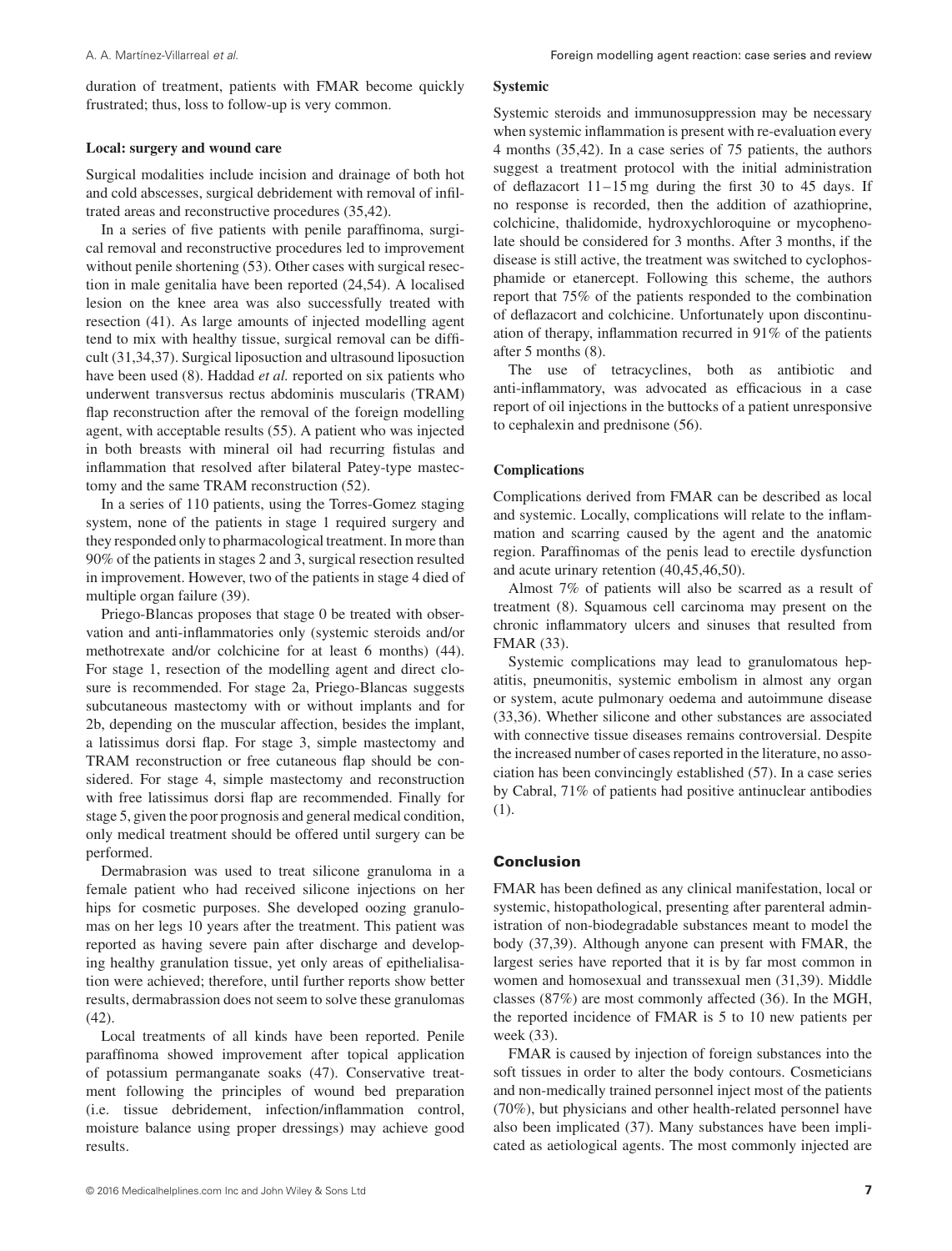oils and greases (both mineral and vegetable), silicones, acrylates, vitamins, bee's wax and polyglycolic acid, but many others have also been reported (33,37,42). Industrial-grade mineral oil usually causes a more severe disease (40). The risk of developing a siliconoma increases with the amount injected (39).

The pathophysiology of FMAR depends on the agent and amount infiltrated. Studies in mice and other animals have shown that there is transfer of silicone molecules from macrophages to lymphocytes through cytoplasmic bridges. While studies examining the effect of varying amounts of agent are lacking, it is assumed that the response can be more intense with an increasing molecular size of the agent (38,45,46,50).

Many terms and synonyms have been used to describe FMAR. The first terms proposed related mostly to the substance being infiltrated, such as paraffinoma and siliconoma, which made it difficult for health care professionals to classify patients when the agent did not fall in one of the predefined categories (e.g. metamethylmethacrylate) or when the real nature of the injected agent was not known (3,10). Later, on the basis of histological images, the foreign agent reactions were termed sclerosing lipogranuloma; however, this term failed to relate it to the injection of modelling agents (39). The term human adjuvant disease or autoimmune inflammatory syndrome induced by adjuvants was later introduced in the medical literature to describe the systemic reaction caused by the infiltration of foreign materials (12,15). These terms are widely used to include a series of diseases that range from FMAR to Gulf War Syndrome, vaccine reactions or even sick building syndrome, making it a broad term to describe a neo-haptens-mediated group of ailments (15). In Latin America, the term iatrogenic allogenosis is used (34). This term is inappropriate because most of the cases of FMAR are caused by unlicensed cosmeticians and not by medical practitioners. Moreover, the term allogeneic refers to tissues or cells from a different organism of the same species, which does not accurately describe the cause of the reactions.

Previously proposed terminology has caused confusion in the medical literature, making it very difficult for non-specialists or health care professionals from countries with a low incidence of the problem to understand its relevance. FMAR has implications that go beyond the mere immunological response, has a psychological impact and carries an increased risk for morbidity and mortality. Therefore, the term we propose, foreign modelling agent reaction (FMAR), is more descriptive of this syndrome that has reached epidemic proportions in Latin America and Asia.

Management of FMAR requires a multidisciplinary and specialised approach that applies proper classification and evaluation of the patients to achieve better outcomes and avoid unnecessary morbidity and mortality. In countries with high prevalence of FMAR, public policy should be implemented to educate the general population. As FMAR is destructive in nature and has poor prognosis and high morbidity and mortality rates, the most important focus should be on prevention. In 1972, Fernando Ortiz-Monasterio concluded in a series of 186 patients that the treatment was so frustrating and unsatisfactory that strict law enforcement and government involvement in prevention should be more aggressive (12).

#### **References**

- 1. Cabral AR, Alcocer-Varela J, Orozco-Topete R, Reyes E, Fernandez-Dominguez L, Alarcon-Segovia D. Clinical, histopathological, immunological and fibroblast studies in 30 patients with subcutaneous injections of modelants including silicone and mineral oils. *Rev Invest Clin* 1994;**46**:257–66.
- 2. Gersuny R. Ueber eine subcuyane prosthese. *Z Heilik* 1900;**30**:1–5.
- 3. Gersuny R. Harte und weiche paraffinprosthesen. *Zbl Chir* 1903;**30**:1.
- 4. Hollander E. Abstract from Berliner Gesellschaft fur Chirurgie. *Munch Med Wochenschr* 1912;**59**:2842.
- 5. Kolle FS. *Plastic and cosmetic surgery*. New York: D. Appleton and Co., 1911:511.
- 6. Peters W, Fornasier V. Complications from injectable materials used for breast augmentation. *Can J Plast Surg* 2009;**17**:89–96.
- 7. Crosbie RB, Kaufman HD. Self-inflicted oleogranuloma of breast. *Br Med J* 1967;**3**:840–1.
- 8. Gutierrez-Gonzalez LA, Perez-Alfonso R, Párraga-de-Zoghbi B. Iatrogenic allogenic case report. *Research* 2014;**1**:753.
- 9. Gutierrez-Salgado E, Muñoz-Olvera R. Síndrome de embolia grasa secundario a infiltración de polimetilmetacrilato en región glútea. *Cir Plast* 2008;**18**:78–80.
- 10. Price EA, Schueler H, Perper JA. Massive systemic silicone embolism: a case report and review of literature. *Am J Forensic Med Pathol* 2006;**27**:97–102.
- 11. Schmorl G. Paraffingranulome der Mamma. *Munch Med Wochenschr* 1922;**6**:215–20.
- 12. Ortiz-Monasterio F, Trigos I. Management of patients with complications from injections of foreign materials into the breasts. *Plast Reconstr Surg* 1972;**50**:42–7.
- 13. Christensen L, Breiting V, Janssen M, Vuust J, Hogdall E. Adverse reactions to injectable soft tissue permanent fillers. *Aesthetic Plast Surg* 2005;**29**:34–48.
- 14. Miyoshi K, Miyaoka G, Kobayashi Y, Takura T, Higashihara M, Ono B. Hypergammaglobulinemia by prolonged adjuvanticity in man: disorders developed after augmentation mammoplasty. *Jap Med J* 1964;**2122**:9–14.
- 15. Gabriel SE, O'Fallon WM, Kurland LT, Beard CM, Woods JE, Melton LJ. Risk of connective-tissue diseases and other disorders after breast implantation. *N Engl J Med* 1994;**330**:1697–702.
- 16. Lai CS, Lin TM, Lee SS, Yang CC, Lin SD. Surgical treatment of facial siliconoma involving the temporal area. *Plast Reconstr Surg* 2005;**115**:553–8.
- 17. Alijotas-Reig J. Human adjuvant-related syndrome or autoimmune/inflammatory syndrome induced by adjuvants. Where have we come from? Where are we going? A proposal for new diagnostic criteria. *Lupus* 2015;**24**(10):1012–8.
- 18. McCoy JPJ, Schade WJ, Siegle RJ, Waldinger TP, Vanderveen EE, Swanson NA. Characterization of the humoral immune response to bovine collagen implants. *Arch Dermatol* 1985;**121**:990–4.
- 19. Miyoshi K, Miyaoka G, Kobayashi Y, Itakura T, Higashihara M, Ono B. 2 cases of hypergammaglobulinemia thought to be delayed sensitivity to added adjuvant in the human body. *Arerugi* 1965;**14**:69–71.
- 20. Varga J. Risk factors for and possible causes of systemic sclerosis (scleroderma). UpToDate, 2005: 13.2.
- 21. Food and Drug Administration. Current and useful information on collagen and liquid silicone injections. FDA Backgrounder, 1991: 91-2.0.
- 22. Food and Drug Administration. *Soft tissue fillers (dermal fillers)*. 2015.
- 23. Schuller-Petrovic S, Pavlovic MD, Schuller SS, Schuller-Lukic B, Neuhold N. Early granulomatous foreign body reactions to a novel alginate dermal filler: the system's failure? *J Eur Acad Dermatol Venereol* 2013;**27**:121–3.
- 24. Behar TA, Anderson EE, Barwick WJ, Mohler JL. Sclerosing lipogranulomatosis: a case report of scrotal injection of automobile transmission fluid and literature review of subcutaneous injection of oils. *Plast Reconstr Surg* 1993;**91**:352–61.